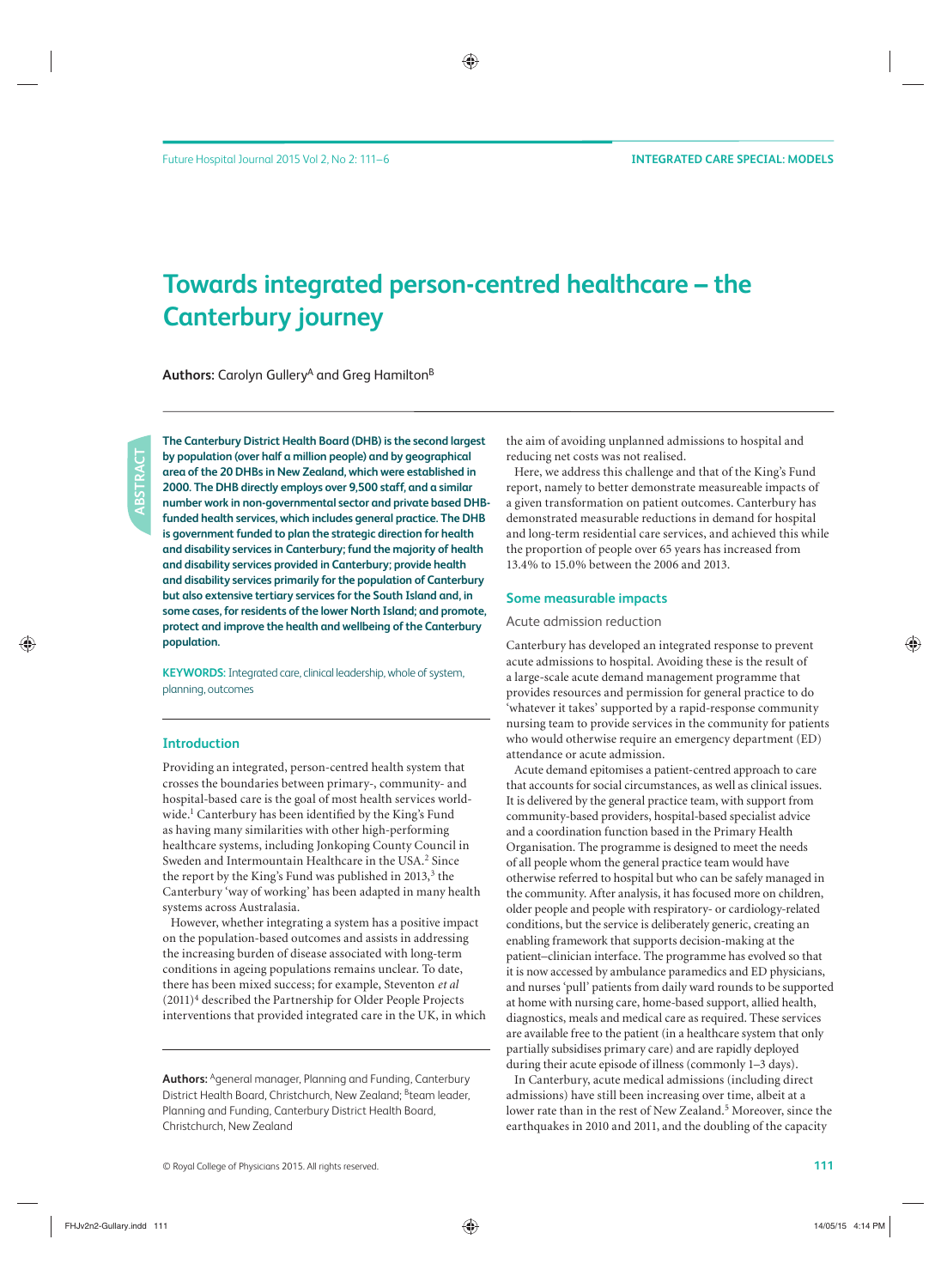

of the acute demand management programme from 14,000 cases per annum to 29,000, the rate of growth has declined even further. Fig 1 demonstrates this growth among the total population and Fig 2 among the over-65-year group, in which acute admissions slowed until a winter spike over the past 12 months.

Age-standardised acute medical admission rates in Canterbury have not only been lower as a result of the Acute Demand Management Programme (which started in 2000), but have also increased at a slower rate than national figures. Fig 3 illustrates that only minor changes in rate occurred associated with the earthquakes (following 2010 and 2011) and that Canterbury is now admitting 30% fewer people than is the practice in New Zealand as a whole. If Canterbury admitted at the national rates, an additional 100 beds (assuming 85% occupancy) would be required.

### Reducing length of stay

The integrated system approach by Canterbury has also focused on supporting patients for timely discharge with rehabilitative services in the community. This has particularly enabled older people to return home more quickly, with the number of beds required by people over 75 years with long stays (14 days or longer) decreasing by 28 beds (14%) over the past 12 months (Fig 4).



**Fig 2. Number of acute admissions in patients over 65.**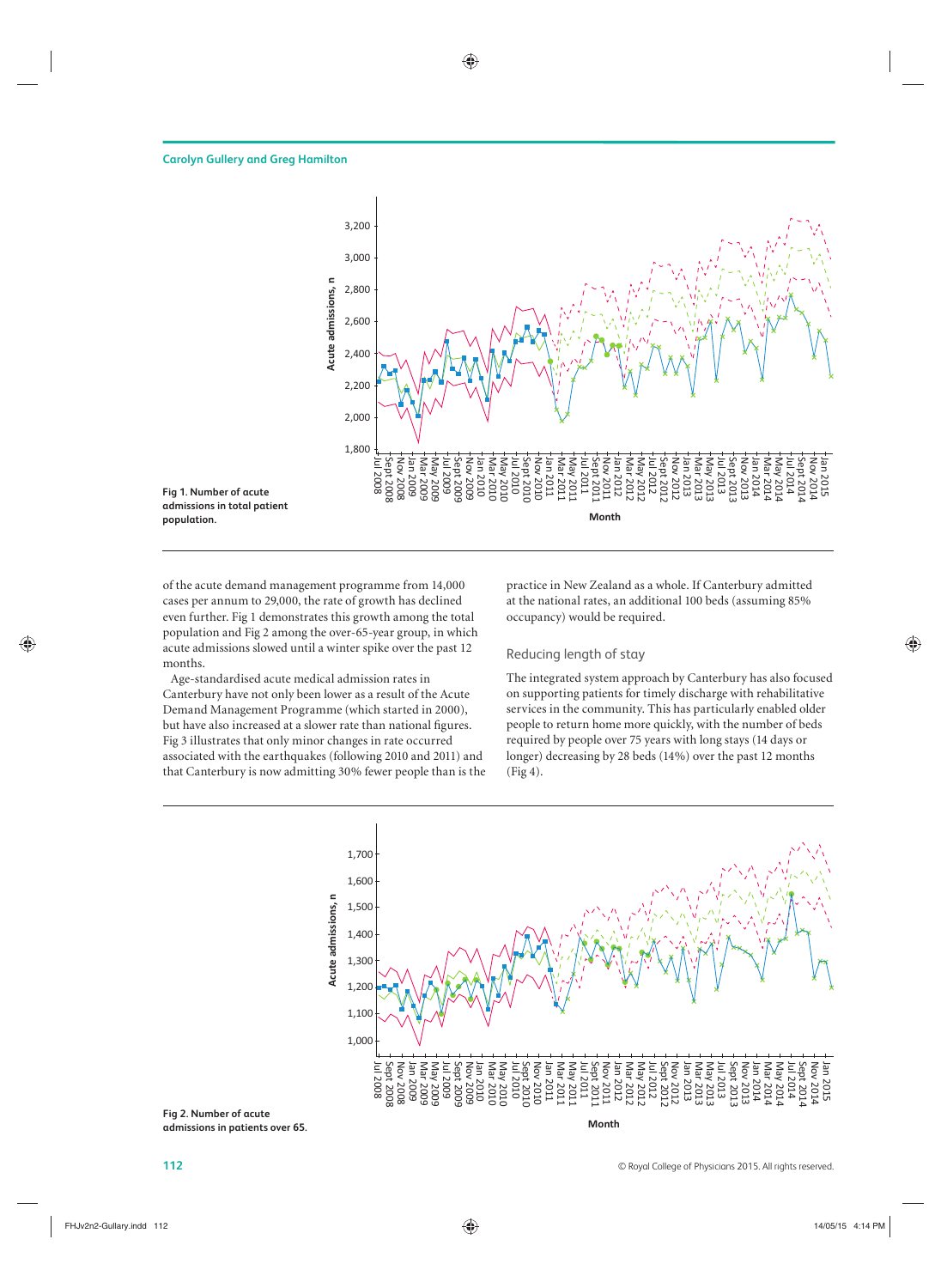



# Reduction in aged residential care

The strategy of keeping people well and in their own homes has impacted on the proportion of older people who have remained there rather than requiring residential care. Fig 5 demonstrates that the proportion of people over 75 years of age living in care homes has fallen from approximately 16% to just above 12% over the past 7 years. This reduction equates to over 400 fewer people in such beds despite a growing older population.

#### **Building an integrated health system – a journey**

In 2006–2007, the Canterbury District Health Board (DHB) faced several challenges, both clinical and financial, culminating in a deficit of NZ\$16.9 million in the 2007–2008 financial year. The DHB had among the longest waiting times for cancer radiation therapy and elective procedures in New Zealand, with low access to diagnostics and to specialist advice



 $\mathcal{O}/\mathcal{O}$ 

**Fig 5. Proportion of population aged 75 years or more living in their own home.**

for primary care services.<sup>6</sup> This resulted in waiting lists for patients in the community. In 2006, almost 5,000 people were abruptly removed from waiting lists for specialist advice or surgery. Elective performance was poor, with 30% less than the required cost-weighted additional electives target being delivered in 2006–2007. Performance on standard measures, such as average length of stay and day of surgery admission, was poor. Christchurch Hospital (the main acute facility) frequently entered 'gridlock'.

These weaknesses were combined with important strengths, including a robust primary care infrastructure and a traditionally strong focus on public health, including high performance in screening and immunisation. These strengths were further developed by adopting a lean thinking approach in the hospital-based system through the implementation of an 'Improving the Patient Journey' project, which began to address some of the patient flow issues.



**Fig 4. Number of beds required for patients over 75 years old with stays in hospital of over 14 days (excluding mental health, maternity and rural).**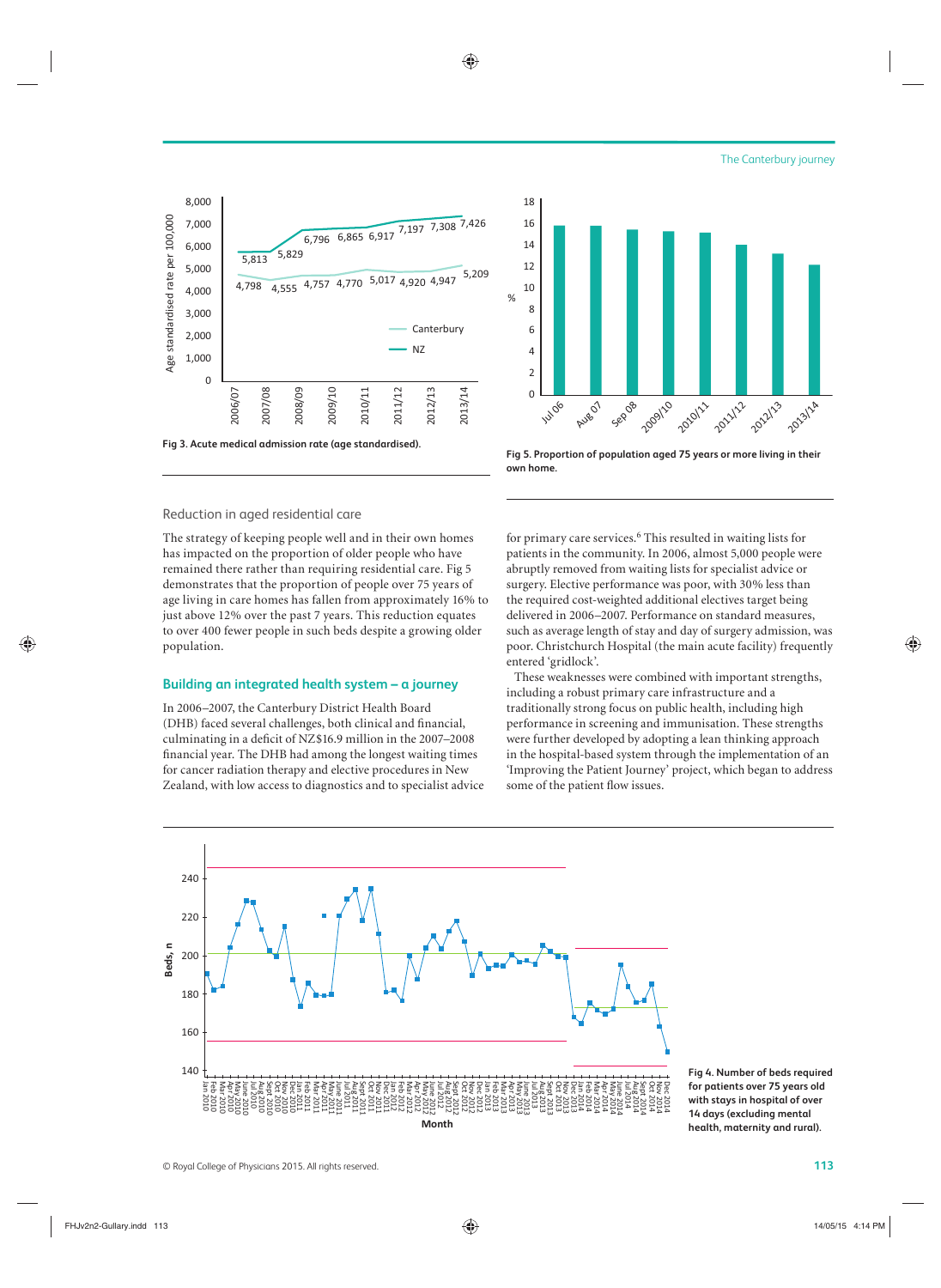#### **Carolyn Gullery and Greg Hamilton**

Importantly, Canterbury DHB realised that 'business as usual' would by 2020 require an additional 450 acute hospital beds, 20% more general practitioners and 2,000 more aged residential care beds. The metric that captured the clinicians' attention was that resourcing all of this capacity would require another 8,000 people in the health workforce just when the working age population was contracting in size. Based on the realisation that something had to change, Canterbury embarked on a journey of transformation focused on a shared vision of 'a connected system', centred on people that aims not to waste their time'.

The unifying concept of 'not wasting the patient's time' resonated across the system, as did the concept of 'one health system, one budget' and a collaborative way of working based on an alliance approach. This approach empowered a system to not only innovate with a focus on 'best for people', but also to recognise and balance the tension of maintaining a sustainable health system ('best for system').

With the largest population over 75 years of age in New Zealand, Canterbury has maintained a specific focus on keeping older people well, healthy and in their own homes and communities; a reversal of previous trends that has been both remarkable and sustained.

The health services planning exercise (in 2007) engaged more than 1,000 people (clinicians and consumers) painting a picture of a Canterbury health system that was not performing as well as should be expected. Three key approaches for service design were identified that remain at the core of the Canterbury health system strategy.

- **>** Development of services that support people to take increased responsibility for their health and a change of approach within existing services to support this.
- **>** Development of primary healthcare and community services to support people in a community-based setting and provide a point of ongoing continuity.
- **>** Freeing up secondary care-based specialist resources to be responsive to episodic events, more complex cases, and the

provision of advice and support to primary and community care.

The strategic direction adopted by Canterbury included a focus on ensuring that community-based capacity and capability could be rapidly developed, so that the design of needed replacement hospital facilities would be done in the context of a functioning whole health system.

The whole-system approach adopted in Canterbury (Fig 6) focuses on doing more in the community, making best use of specialised and scarce resources, and doing the right thing for the patient regardless of historical health system and funding silos. At its core lies identifying what is best for the patient, with what is best for the system as a balancing focus, and an emphasis upon empowering clinical leadership.

This approach is supported by several key enablers in terms of new service models, such as the Acute Demand Management Service (a hospital avoidance programme) and the Community Rehabilitation Enhancement Support Team (a wraparound, home-based rehabilitation programme for older people post discharge).

It is also supported by several key system enablers that allow the Canterbury Health System to evolve and adapt rapidly. Two are described below.

First, since 2008, the HealthPathways and the Canterbury Initiative has involved general practitioners and hospital-based specialists developing and agreeing primary care management and referral pathways.<sup>7</sup> These are published to a website (HealthPathways) accessed by Canterbury clinicians across the system more than 1.3 million times per annum. This resource was developed to address weaknesses in translating clinical guidelines and structured decision support systems into improved practice and patient outcomes.<sup>8</sup> General practitioners perceived that prescriptive guidelines were developed by experts who neither understood general practice nor considered how these could be implemented in the patient consultation.9 The development of each pathway involved local clinical leadership with general practitioners and hospital



**Fig 6. Canterbury health system vision.**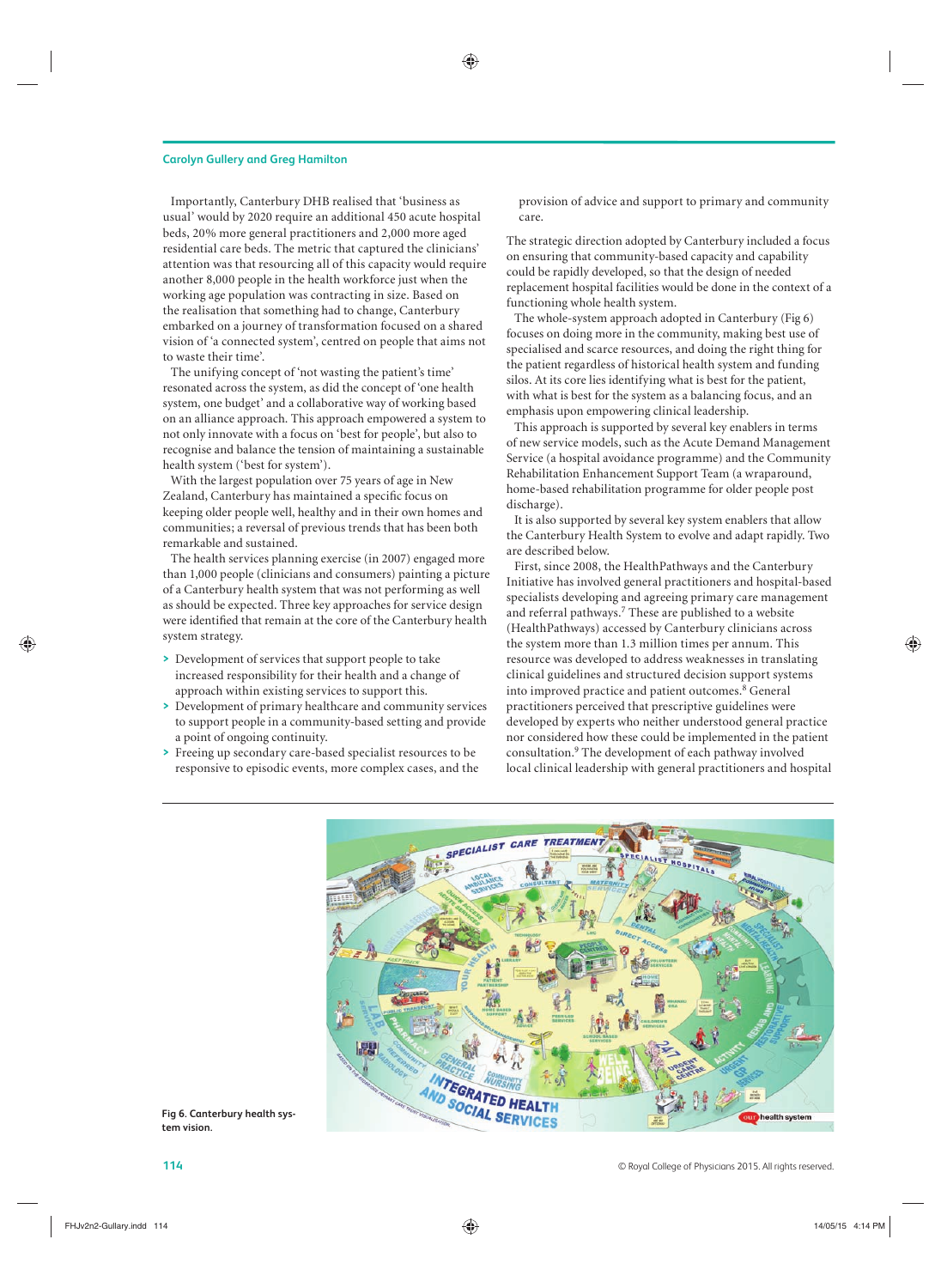| <b>HealthPathways</b>                                                                                                                                                                                                                                                                                                                                                                                 |
|-------------------------------------------------------------------------------------------------------------------------------------------------------------------------------------------------------------------------------------------------------------------------------------------------------------------------------------------------------------------------------------------------------|
| Send Feedback<br>$B$ eck $ <$                                                                                                                                                                                                                                                                                                                                                                         |
| <b>Constipation in Children</b>                                                                                                                                                                                                                                                                                                                                                                       |
| About constipation in children                                                                                                                                                                                                                                                                                                                                                                        |
| <b>Assessment</b><br>flowchart                                                                                                                                                                                                                                                                                                                                                                        |
| 1. Take a history.<br>2. Examination:<br>. Palpation of abdomen. A palpable stool in the descending colon is suggestive of a faecal impaction.<br>. Inspection of anus, especially in infants.<br>. Check spine and lower limb reflexes.<br>· Rectal examination is not necessary in general practice.<br>3. Investigations are not necessary as diagnosis is made following history and examination. |
| <b>Management</b>                                                                                                                                                                                                                                                                                                                                                                                     |
| 1. Education and demystification.                                                                                                                                                                                                                                                                                                                                                                     |
| 2. General measures:<br>· Ensure adequate fluid intake.<br>· Fruit juice containing sorbitol (e.g., prune, pear, or apple) or kiwifruit (e.g., KiwiCrush), may be<br>sufficient to soften the stool.<br>· Ensure adequate exercise.<br>· Establish regular toileting.                                                                                                                                 |
| 3. Laxatives for maintenance.                                                                                                                                                                                                                                                                                                                                                                         |
| 4. Consider disimpaction for faecal impaction when:<br>· Palpable mass<br>· Soiling<br>• Abdominal pain and vomiting<br>· Urinary retention                                                                                                                                                                                                                                                           |
| 5. Anal fissures.<br>6. Follow up:                                                                                                                                                                                                                                                                                                                                                                    |
| . Plan regular review with the family to monitor progress and adjust medication as needed (maybe 1 to<br>2 weekly). This may be by phone.<br>. Aim to wean medication when the child has been regularly passing soft formed stools.<br>. Involve your practice nurse, Well Child provider, Public Health Nurse, or a continence service as<br>appropriate.                                            |
| <b>Request</b>                                                                                                                                                                                                                                                                                                                                                                                        |
| Refer to Child Health Services if:                                                                                                                                                                                                                                                                                                                                                                    |
| suspected organic cause.<br>faecal impaction which has not responded to disimpaction.<br>. the child has been receiving adequate doses of medication but treatment is not effective.                                                                                                                                                                                                                  |
| Your patient may also wish to consider private referral.<br>ormation                                                                                                                                                                                                                                                                                                                                  |

**Fig 7. HealthPathways – an example of a clinical pathway.**

clinicians discussing improvements in pre- and postreferral patient management, enabled by an integrated funding and service environment. The resulting password-protected website provides over 570 clinical pathways that are consistent, easy-tofollow, localised 'best practice' guidance for GP teams that can be used in the patient consultation.<sup>8</sup>

HealthPathways contains resources specifically developed to help general practice navigate (Fig 7). It is effectively 'the way we do it' for the Canterbury Health System, and has contributed to a 43% increase in population access to elective surgery and saved millions of days of waiting time. Reviews have highlighted the strengths: 'At first sight HealthPathways looks merely like another set of guidelines for treatment or the Map of Medicine. But the way it has been constructed, and what it contains, makes it much more than that. Developed from 2008, it is a set of highly applied and detailed local agreements on best practice.'10

There are now more than 600 pathways, and localised versions have been deployed in 23 health systems across Australia and New Zealand, covering a total of 14 million people and allowing these systems to rapidly share and deploy innovation.<sup>11</sup>

Second, alliance contracting for health services was developed in Canterbury to support the strategy of organising a system based on trust and empowering clinicians and consumers to make informed system-level allocation decisions together. It is based on the alliance model of the construction industry and is premised on the view that local solutions developed in the context of local issues are a better way to tackle the problem of health service improvement.

The core of the alliance approach is the clinically led Alliance Leadership Team (Canterbury Clinical Network), which establishes service-level alliances and work groups to drive service transformation and tackle population-level issues, while maintaining an overview and ensuring that the right